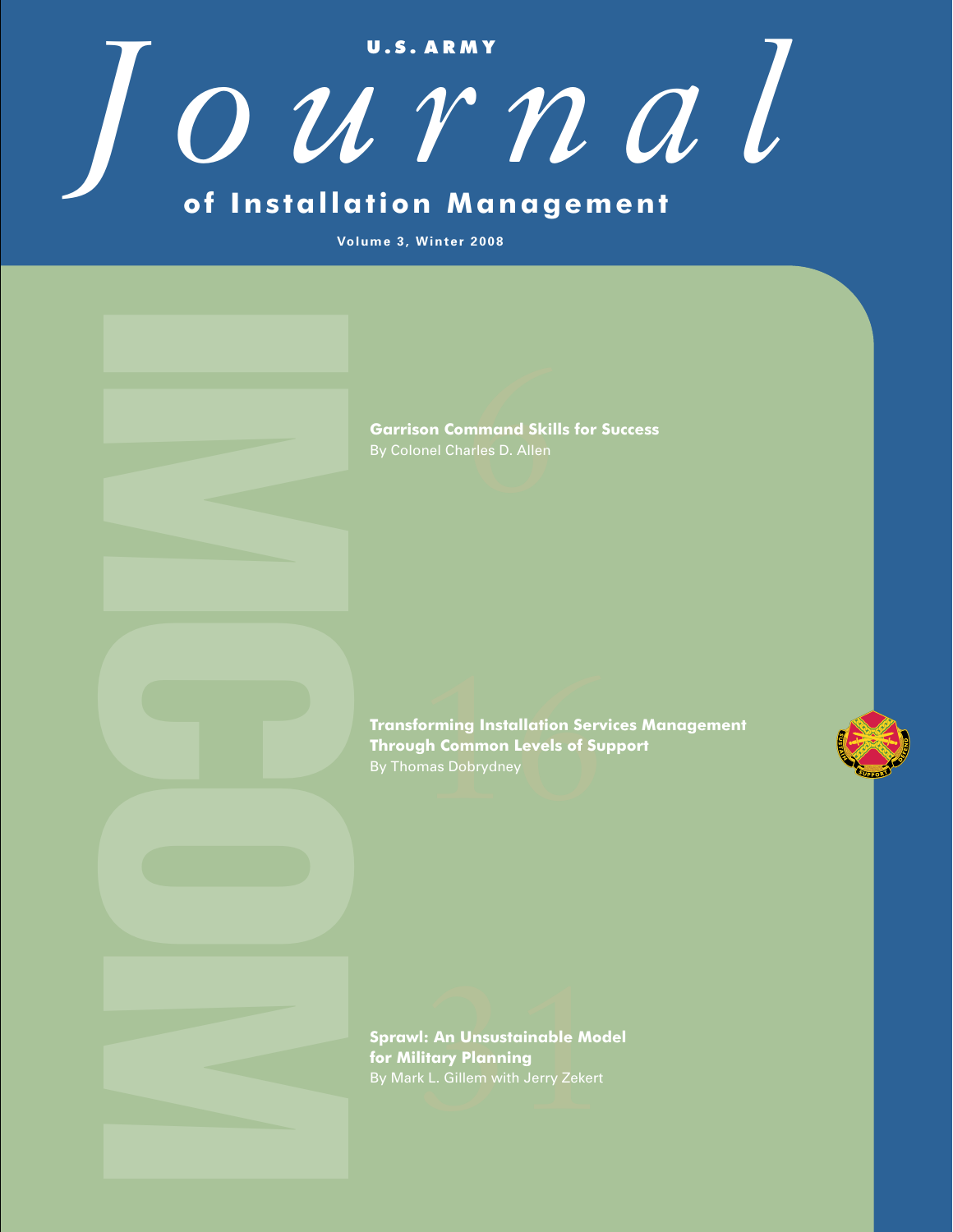# **Garrison Command Skills for Success**

**By Colonel Charles D. Allen**

At the time of the publication of this article, the slate of garrison commanders who will assume leadership of installations in the summer of 2008 is well known. Incoming commanders are looking at calendars to coordinate attendance at precommand courses, completing requirements of their current positions, and preparing for the upcoming assumptions of command.

In the summer 2007 issue of the "Journal of Installation Management," I suggested that garrison commanders have the unique responsibility of leading at several levels – direct, organizational, and strategic – and so require an equally unique skill set.<sup>1</sup> The garrison commanders' tasks are to clearly state the importance of mission, then establish the vision, build the team, and execute the strategy. The recently released "Field Manual (FM) 6-22: Army Leadership"2 carries as its by-line the desired attributes of the leader as "Competent, Confident and Agile." These attributes apply to the leaders of garrisons, as well. The field manual also lists several sets of competencies grouped under the titles of lead, develop and achieve.

The question a new garrison commander might ask is, "What skills are needed to lead the organization and develop the capacities to achieve the mission in support of the agencies and activities that depend on it?"

To address this question, one can go to several sources. Naturally, I started with materials from our U.S. Army War College (USAWC) curriculum and focused on what is taught in our Strategic Leadership course. Then I looked in detail at our leadership doctrine as captured in FM 6-22. I also contacted a small group of installation management professionals, both uniformed and civilian, that included experienced

garrison commanders, a garrison command sergeant major, senior staff members at the lieutenant colonel- and colonel-level commands, and an Installation Management Command (IMCOM) region director. This was an opportunity to match the classroom academics on the subject to the realities that garrison leaders face everyday.

Our core course uses the "Strategic Leadership Primer"3 that is the off-



**Figure 1.** The Army Leadership Requirement Model8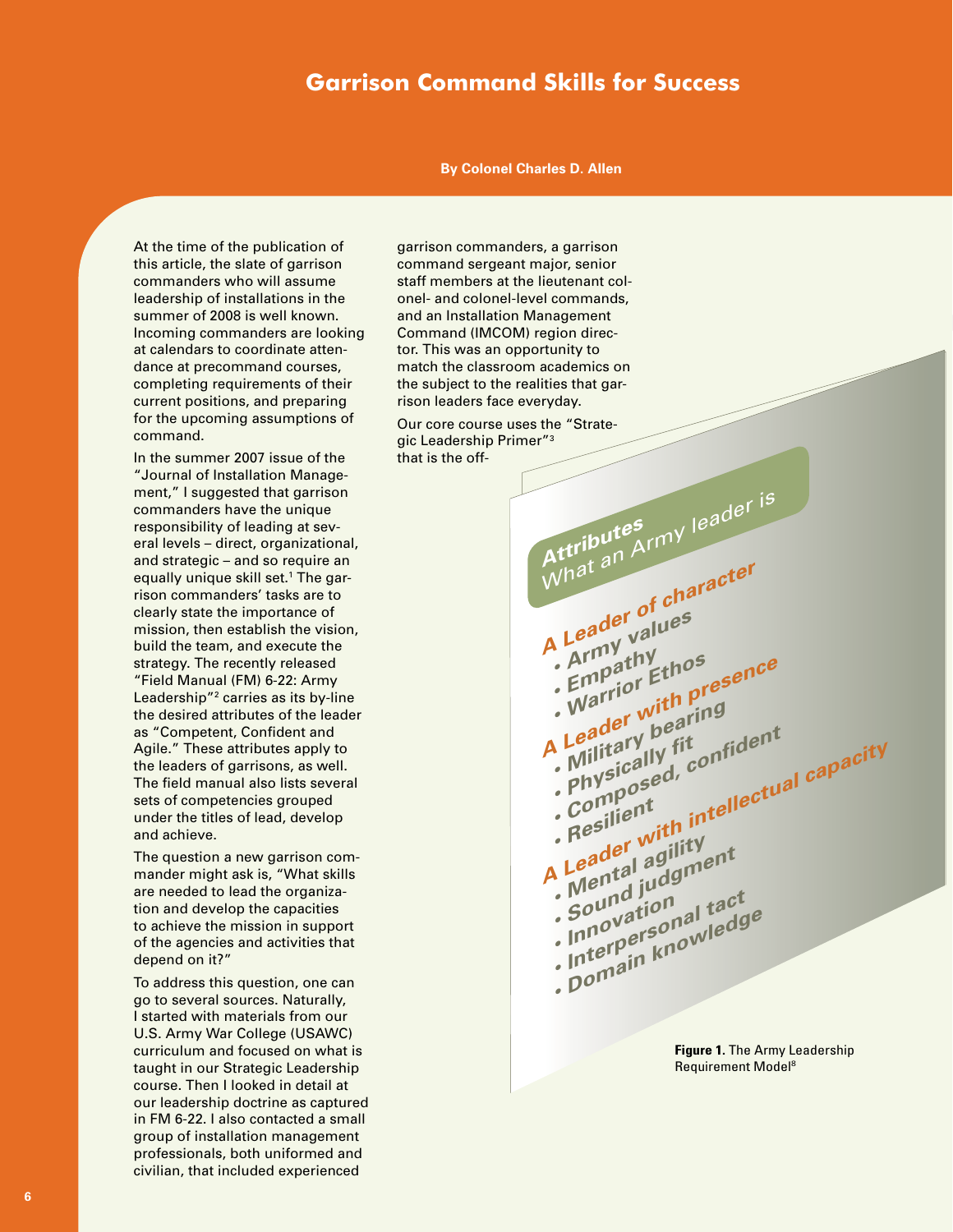spring of a 1991 USAWC conference that explored this aspect of senior leadership. The primer is in its second edition and has provided an Army leadership framework that has been considered useful in understanding the overlapping roles and responsibilities of senior leaders. A major contribution of the primer is the presentation of strategic-leadership competencies that have been recurrent in the **Core leader competent of subsequent studies of senior studies** of senior studies of senior-

# What an Army leader does

- 
- 
- 
- 
- **·** Leads others<br>• Extends influence beyolet and the chain of command • Extends influence beyond<br>• Leads by example<br>• Communicate <sup>per</sup><br>• Communicate per and<br>**Devel • Communicates**
- **Develops**
	-
	-
	-
- **Prepares self**<br>• Develop self<br>• Prepares a po
- 
- **Creates a positive environment**<br>• Develops self<br>• Creates a positive environment<br>Achieves others **• Develops others**<br>Achieves others<br>• Develops others **Achieves**
- **Gets results**

reinforced in the 2004 study of division commanders from Operation Iraqi Freedom (OIF).<sup>5</sup> Competencies are defined as the knowledge, skills and abilities that enable the leader to accomplish the organizational mission and to take care of its people. Competencies can be acquired and developed through several means – experiences during operational assignments, as part of a formal education program, and through personal development. Command-selected officers have been successful at the direct level of leadership and bring a wealth of experiences from their operational deployments. However, in the transition to organizationallevel leadership, incoming garrison commanders should focus their preparation on gaining and exercising competencies that facilitate the success of their garrison.

leader skill sets<sup>4</sup> and most recently

The USAWC model groups several skill sets under the categories of conceptual, technical and interpersonal competencies.<sup>6</sup> Conceptual competencies include the thinking skills required to function effectively in an environment of complexity and ambiguity. Such an environment routinely provides challenges to garrisons and confronts the leader with tough, competing issues that may not be resolved with clear, neat solutions.

Today's Army leaders must recognize that such issues exist and must seek to understand these tough problems. This acceptance leads to a deeper examination and search for apparently unrelated issues that may be connected. A quick and easily implemented decision can have second- and third-order effects with unintended consequences. Senior leaders must heed the wise caution to "make haste slowly"<sup>7</sup> so that the urgency of near-term situations does not supplant the importance of issues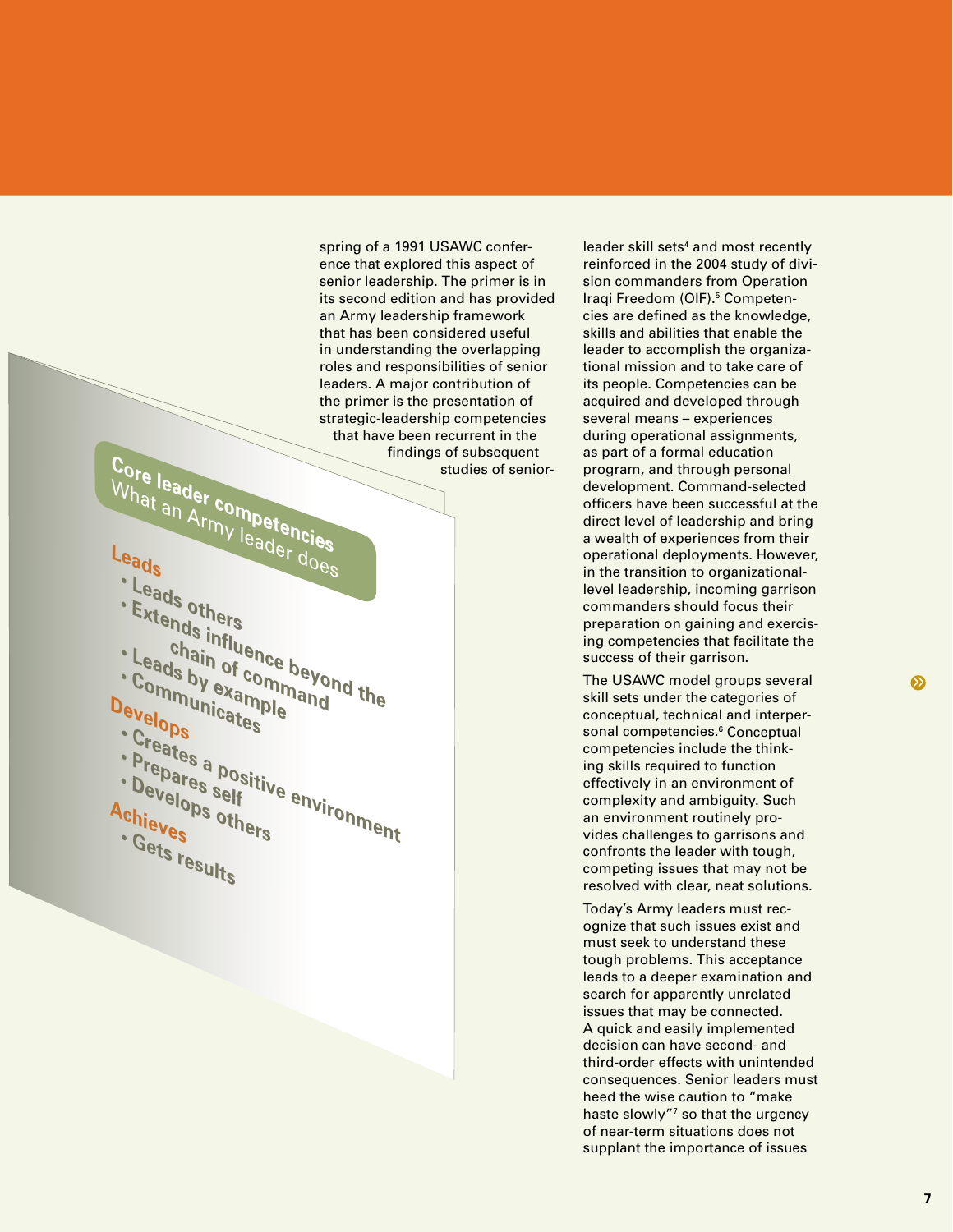that support the long-term relevance of the organization.

Imagine the garrison commander who has a pending redeployment of units from OIF and restationing of forces from Europe. Preparation for the influx of troops requires an understanding of military construction for building headquarters, unaccompanied housing, and training ranges that happen over a longer time horizon than a typical three-year command tour. The arriving units will be under two command headquarters – U.S. Army Forces Command (FOR-SCOM) and U.S. Army Europe (USAREUR) – which will require extensive coordination. Funding streams from IMCOM may have earmarks for specific programs and therefore are not subject to reprogramming at the installation or may not be sufficient. This illustration helps to understand the complexity of garrison missions and underscores the need for conceptual competency of the commander in the face of ambiguity. The garrison commander is challenged to meet the strategic intent to provide facilities for incoming personnel with potentially limited resources for the execution or lack of clarity in the priorities.

Technical competencies require an understanding of the organizational processes and support systems for installation management. Also required is an appreciation of the functional relationships outside of the organization with partners on the installation, those in the local community, and with the region headquarters. The leader must know the professional responsibilities and the mission requirements of the command. Technical competencies include knowledge of external command structures and politics, financial systems, and social programs that

**"Commanders must know how and when to delegate and empower their subordinates. The garrison/installation world is extremely complex and not to be done alone. The real experts are your directors and deputies and as a point of emphasis for me, my CSM."**

### A garrison commander

#### affect the organization.

The Garrison Pre-Command Course (GPCC) has a comprehensive program of instruction that outlines the strategic vision and direction for installation management, and identifies the prescribed duties of the garrison commanders and command sergeants major. The GPCC provides a baseline of technical instruction on structures and processes (e.g., personnel management, budgeting and cost control, environment, etc.). Importantly, the GPCC presents contemporary installation issues as well as key areas of concern such as the ongoing discussion of the responsibilities of IMCOM vis-à-vis senior commanders. This discussion is especially pertinent given that

**"Building a coalition at the garrison functional level is crucial because a GC doesn't 'own' all of the services or assets in the garrison. For example: AAFES, DeCA, banking facilities, CIO/G6 (overseas), MI, civilian personnel services all belong to other commands."**

installation management is a fledgling activity within Department of the Army and with the establishment of IMCOM in the 21<sup>st</sup> century.

Strategic issues are being addressed by the corporate leadership of the Army with the Assistant Chief of Staff for Installation Management (ACSIM) as the principal agent. It is prudent for the garrison commander to develop an executive-level understanding of the recent program initiatives of Lean Six Sigma (LSS), Common Levels of Support (CLS), the National Security Personnel System (NSPS), and the 2005 Base Realignment and Closure (BRAC), as well as ongoing A-76 competitive-sourcing actions.

Perhaps interpersonal competencies are the most difficult to develop, as they entail the "softer side" of leadership. The garrison commander is responsible for managing diversity within the organization, working with other cultures (particularly when overseas), building consensus with multiple constituents and communicating effectively with internal and external audiences. The heart of our business is to lead people – whether in the field, in an Army command headquarters or on the installations where our Army works, lives, trains, and plays.

FM 6-22 is a good starting point for interpersonal leadership competencies in that it does a good job of communicating the complexities of contemporary environment. It acknowledges the challenges in operational units that execute fullspectrum missions and functional agencies that support Title 10 responsibilities. Where the previous FM 22-100 presented 41 leader competencies, the new FM 6-22 identifies eight core competencies for Army leaders (See Figure 1) in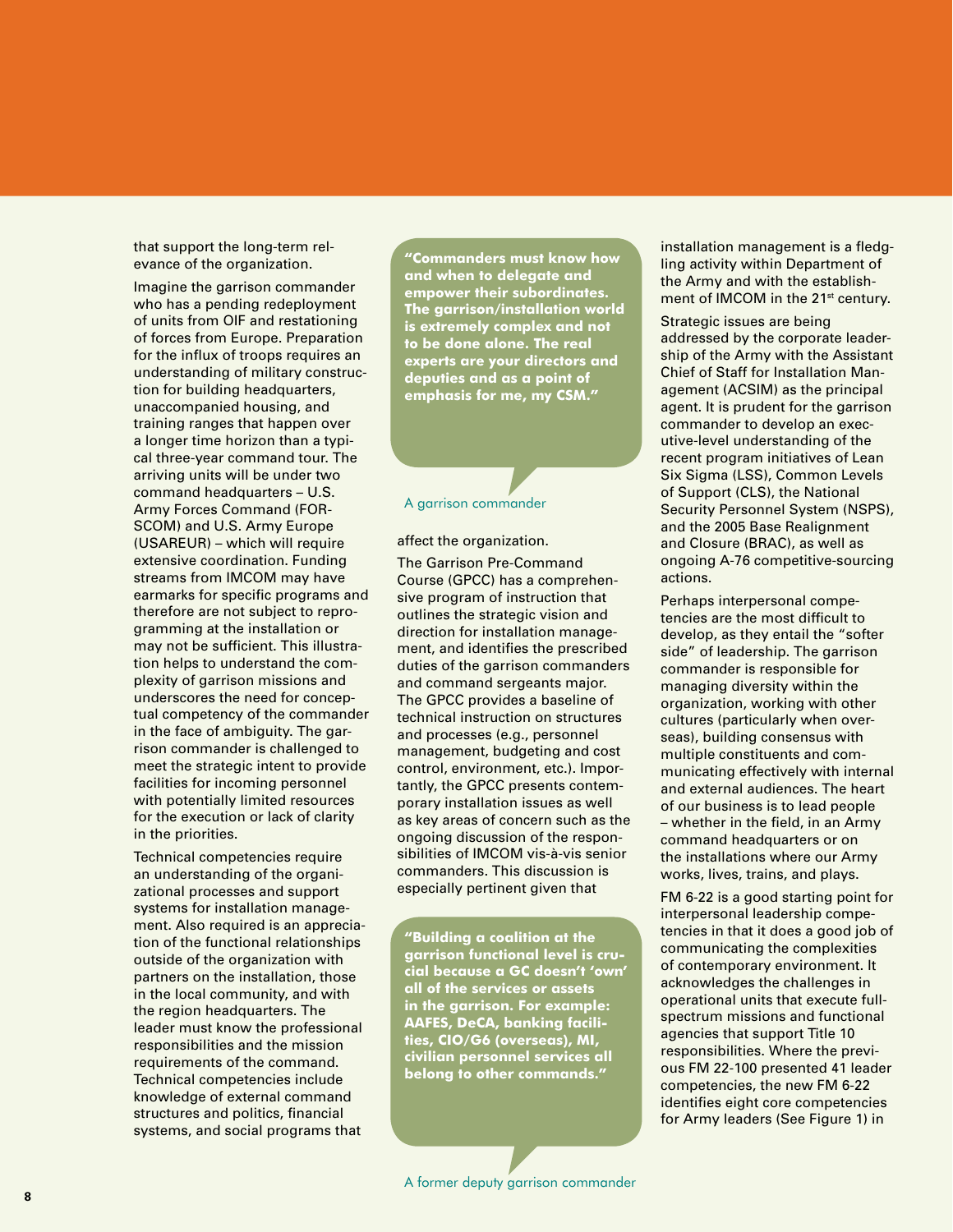an attempt to provide a manageable number for focus. However, as one turns to Appendix A, those eight competencies are further deconstructed into 55 leader actions.

With the abundance of lists of what a leader is supposed to be good at, this article offers a few items from my experiences, and the experiences of others, that may assist incoming leaders in preparing for assumption of garrison command.

#### Leadership and Team-building

Garrison commanders enter organizations where the structure is already determined and in place. Generally, each conforms to a standard garrison organization that has well-defined functional responsibilities. In most cases, the civilian work force is also well established with people who are experts in their field and who have extensive experience in providing service to their local community. The command team of the deputy garrison commander (DGC) and command sergeant major (CSM) is likely to be the same team from the previous commander. The DGC and CSM have a wealth of knowledge about the specific garrison environment and will offer different perspectives that are invaluable. Thus, working as a strong senior-leadership team can yield a situation in which the "whole is greater than the sum of its parts." The same can be expected with the staff directors and deputies of the functional areas. Both sets of teams performed to some degree of effectiveness before the new commander arrived – it would be naïve and pretentious to believe otherwise.

The primary goal for the new leader is to become a value-added quantity to the organization. Added to this is the challenge to lead a predominantly civilian organization that is likely to be distinctly differ-

ent from previous assignments and experiences. Commanders will encounter a diverse work force that provides garrison services with a significant number of contractors. They may be confronted with allegations of a hostile work environment related to the behavior of a supervisor, or deal with perceptions of discrimination in promotion decisions. Commanders may, for the first time, face union and Equal Employment Opportunity (EEO) issues that do not exist in operational units.

Regardless of the new context, the

**"Knowing how to influence and develop your staff directly relates to how much time the GC has (Does he have to drill down, ask the hard questions, walk the dog with the staff, or have they been trained to do that BEFORE they show up at his conference table?)."**

#### A former deputy garrison commander

leadership responsibilities are the same. To achieve the organizational mission, the commander has to develop teams at three levels: the command team, the functional team, and the team of external stakeholders.

The first two teams are wholly within the organization - stable and inherited. These teams are under the direct influence of the commander. However, the team of stakeholders is much more fluid in its composition and may consist of members that come and go depending on the purposes that bring them together. In this case, the commander is generally not in a position of authority but may be the one who can coalesce the

collection of people from disparate activities to address the garrison mission requirements. In that capacity, the garrison commander must be able to influence others to manage problems or to seize opportunities that emerge.

The challenge for garrison commanders is to adjust current leadership style or behaviors to the internal groups based upon their level of expertise and need. Commanders must quickly realize that the functional work force has extensive expertise that garrison commanders cannot hope to match. The environmental engineer, child development associate, range coordinator, and budget analyst are examples of highly skilled members within the work force who are capable and, therefore, should be empowered to do their jobs. A garrison commander only has to visit the Child Development Center during the morning drop-off period to appreciate the talents and abilities of the caregivers.

The same is often true with the direct reports of commanders and their deputies; it is a rare commander who has experience in running Public Works, Morale, Welfare, and Recreation, Emergency Services, and Information or Resource Management agencies. Therefore, a "first-rate" commander has to "recognize when subordinates already have it right and to either build on their successes or get out of the way."9

This hearkens back to the enduring themes of early studies that found that leader behaviors were categorized as initiating structures to accomplish tasks and developing relationships among the members. Later research identified critical leader functions based upon what leaders do – monitor performance and take action to improve performance or to resolve problems. The other key function is where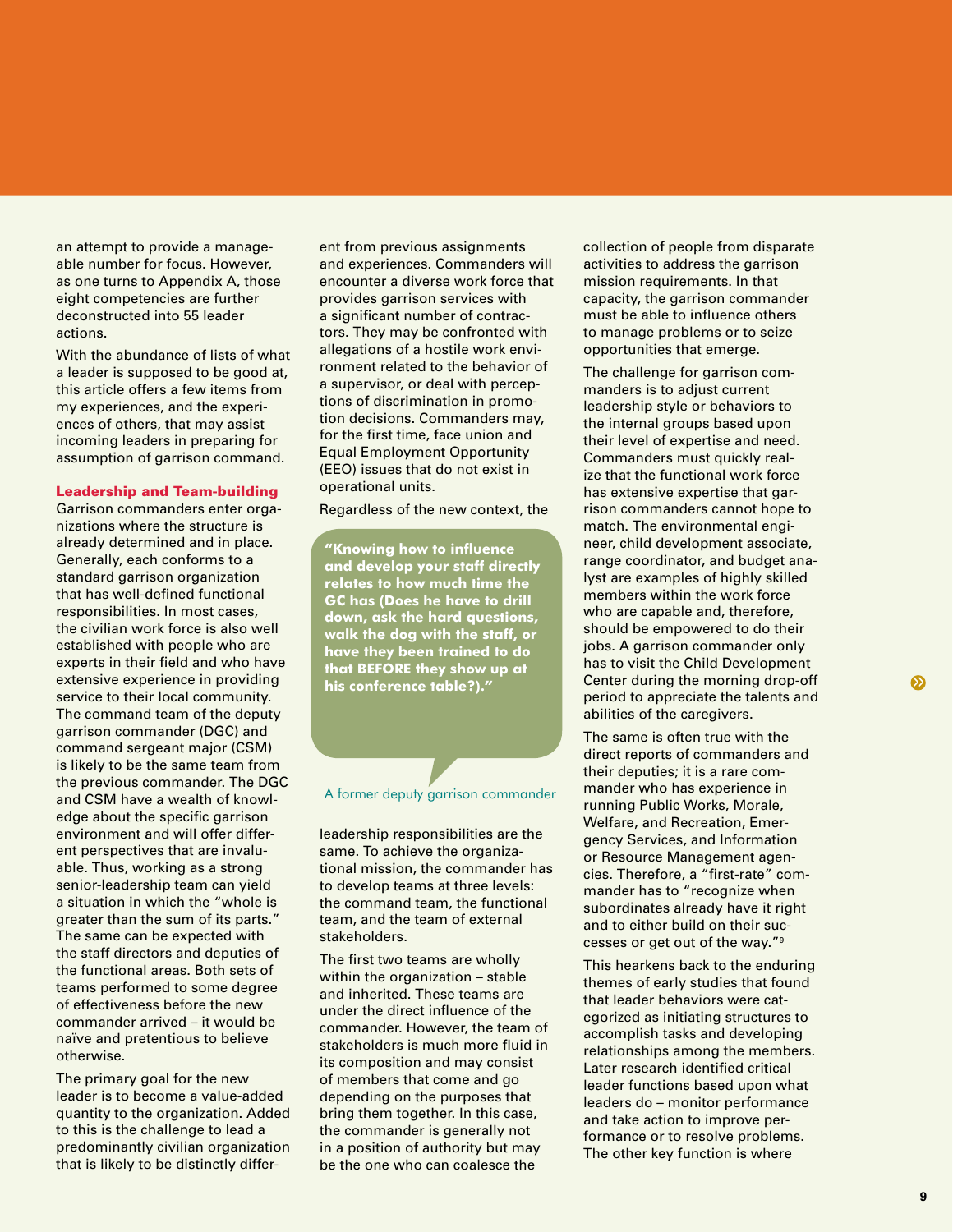the leader focuses his effort and attention – on issues internal to the team or on issues that are external but directly affect the team.10 However, what may be apparent is that some supervisors and managers have been placed in positions of leadership without the benefit and experiences that officers and noncommissioned officers have acquired within the professional military education (PME) system. It is incumbent upon the commander to develop the leadership capacity of its senior members and midlevel

sions and identification of goals are essential. A new commander briefed his staff using the No. 1 principle shown in Figure 2. This is a clear statement of what is important in the command and what is expected of the garrison team.

The second area for garrison team effectiveness is meeting the needs of its members. The garrison commander should encourage and support collaboration among the subordinate directorates and agencies. Accordingly, the commander

learn much about the transition to privatized Army Family housing by polling the net of other installations that have gone through the early stages of the Residential Communities Initiative (RCI). With RCI, the stakeholders include the contractor, local civic leaders and the tenant unit commanders whose members have a vested interest in the quality of government quarters. Effective garrison commanders also stay connected to other garrison commanders and the region staff to share and garner information that

## **No. 1 Principle**

## **• Focus on the basics**

**• Determine what you & your organization does (core functions) –**

- **Focus your effort on these**
	- finite resources
	- finite time
	- finite energy
	- (you can't do everything)

**• If it doesn't contribute to taking care of our Soldiers, Families, employees, the installation, the environment…then question whether we should be doing it.** 

#### This applies at all levels

#### **Figure 2. Guidance to Garrison Teams**11

management within the garrison. In many cases, those positions have been assigned based upon technical expertise or longevity of service without the opportunity to learn, develop and exercise leadership competencies. Thus, the commander has the opportunity and the obligation to mentor the senior civilians in the organization. In building an effective garrison team, clarity of purpose, misshould demonstrate commitment and concern for the work force and require that leaders throughout the organization do the same.

The garrison commander must be skilled at crossing the organizational boundary to build teams with stakeholders and must be connected to a network of those who can provide resources and advocate for the interests of the installation. A commander can

may be useful for common challenges. In addition, the commander should understand the need to actively scan the external environment and assess potential impacts (good or bad).

The key component of the interpersonal competencies is the ability to communicate to internal and external audiences. The garrison commander will be expected to speak